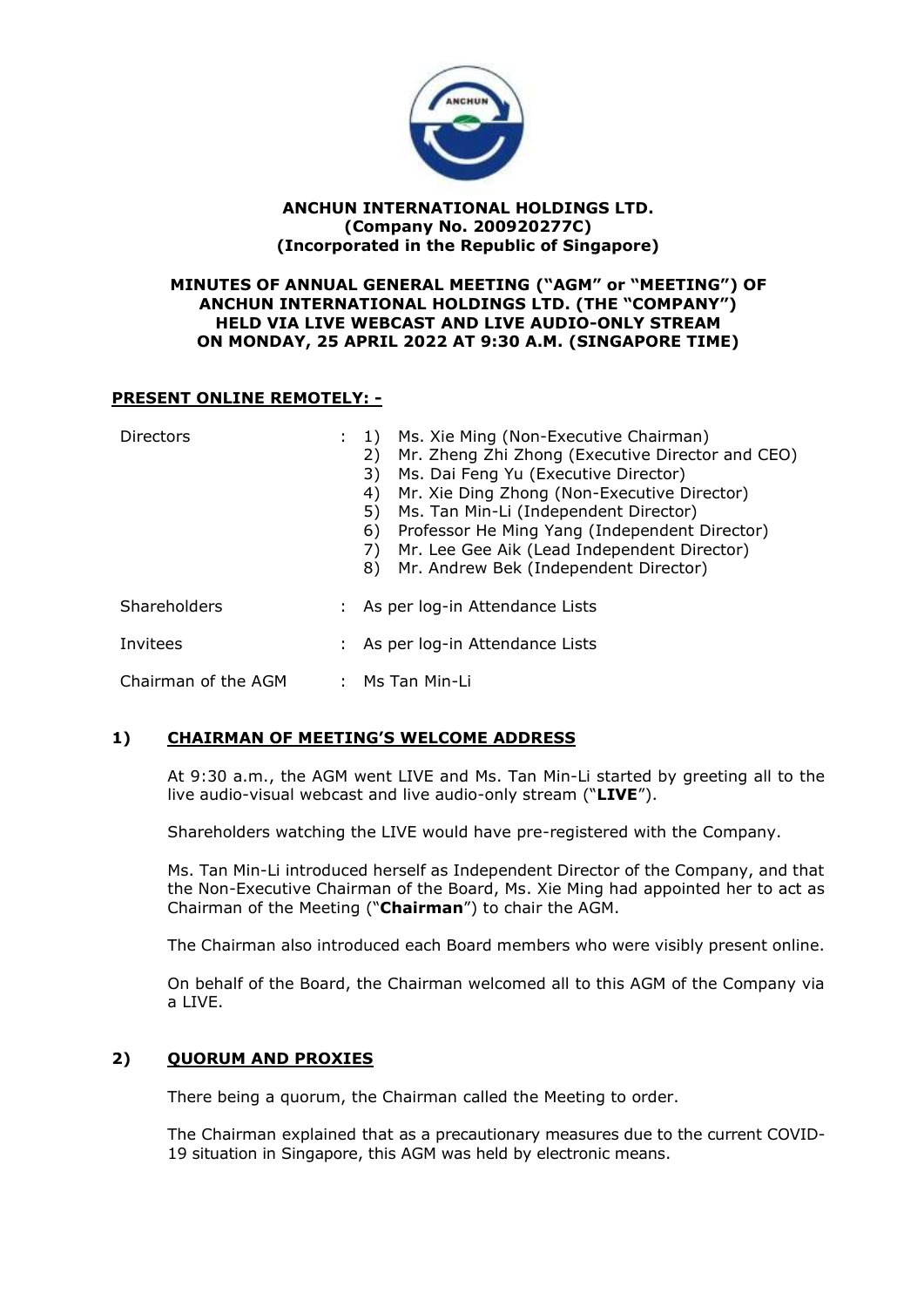

> It was noted that all shareholders who wish to vote at the AGM have already appointed the Chairman to act as their proxy and the Chairman would vote in accordance with the voting instruction given by the shareholders based on the valid proxy form received by the Company. If the shareholders did not give any specific instruction for voting, it was also noted that these shares have been excluded from the total count of votes and the proxy form would also be treated as invalid.

# **3) NOTICE OF MEETING**

It was noted that all pertinent information relating to the proposed resolutions were set out in the Notice of the AGM 8 April 2022 ("**Notice**") published via SGXNet and Corporate Website on 7 April 2022. The Notice was taken as read.

# **4) QUERIES FROM SHAREHOLDERS**

The Chairman informed the Meeting that the Company had responded to the shareholders' queries received during the period from 8 April 2022 to 18 April 2022 via an announcement to SGXNet on 20 April 2022, of which a copy of the Company's announcement dated 20 April 2022 is annexed hereto as "Appendix I" for ease of reference.

# **5) PROCEEDINGS OF MEETING**

It was also noted that pursuant to Rule 730A of the Listing Manual of the Singapore Exchange Securities Trading Limited ("**SGX-ST**"), all resolutions tabled at the AGM shall be voted by way of poll. As highlighted earlier, the Chairman appointed by the shareholders to vote in accordance with their voting instruction based on the valid proxy form received by the Company.

The Chairman informed the shareholders that Boardroom Corporate & Advisory Services Pte. Ltd. and DrewCorp Services Pte Ltd have been appointed as Polling Agent and Scrutineer respectively.

The Chairman further informed that the validity of the proxy forms submitted by the shareholders by the submission deadline of 9:30 a.m. on 23 April 2022 had been reviewed and the votes of all such valid proxies had also been counted and verified by the Scrutineer.

Prior to the announcement of the poll result on each resolution, the Chairman also informed that the shareholders, namely Mr. Liang GongZheng and Mr. Huang BaoJia, have agreed to act as proposer and seconder for all the resolutions tabled at this AGM.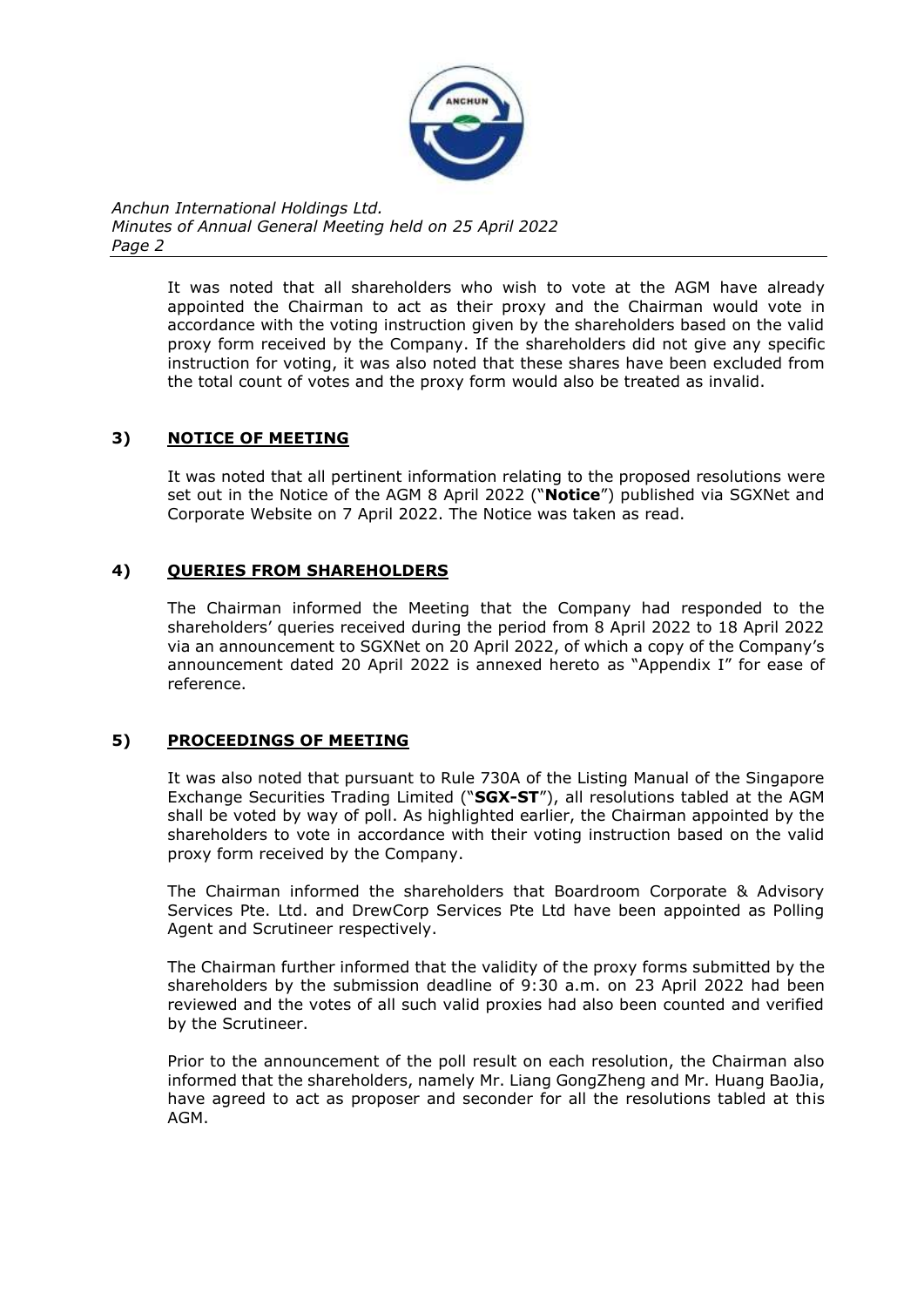

# **6) FORMAL RESOLUTIONS**

### **6.1) RESOLUTION 1 – ADOPTION OF THE DIRECTORS' STATEMENT AND THE AUDITED FINANCIAL STATEMENTS OF THE COMPANY FOR THE FINANCIAL YEAR ENDED 31 DECEMBER 2021 TOGETHER WITH THE AUDITORS' REPORT THEREON**

The Chairman then moved on to table the formal resolutions, the first Resolution being the adoption of the Directors' Statement and audited financial statements for the financial year ended 31 December 2021 together with Auditors' Report.

The Chairman announced the tabulated results of proxy votes submitted by shareholders for the Resolution 1 as follow: -

| <b>Resolution 1</b>           | <b>No. of Shares</b> | Percentage (%) |
|-------------------------------|----------------------|----------------|
| No. of votes casted "FOR"     | 28,980,900           | 100.00         |
| No. of votes casted "AGAINST" |                      | 0.00           |
| Total No. of votes casted     | 28,980,900           | 100.00         |

Based on the results of the poll, it was **RESOLVED**: -

*"That the Directors' Statement and the Audited Financial Statements of the Company for the financial year ended 31 December 2021 together with the Auditors' Report thereon be and are hereby adopted."*

# **6.2) RESOLUTION 2 – RE-ELECTION OF XIE MING AS DIRECTOR**

The Chairman informed the Meeting that Ms. Xie Ming is subject to retirement pursuant to Article 89 of the Company's Constitution but is eligible to seek for reelection at this AGM. Upon her re-election as a Director of the Company, Ms. Xie Ming will continue to serve as Non-Executive Director cum member of Remuneration Committee.

The Chairman announced the poll results as follows:-

| <b>Resolution 2</b>           | <b>No. of Shares</b> | Percentage (%) |
|-------------------------------|----------------------|----------------|
| No. of votes casted "FOR"     | 28,980,900           | 100.00         |
| No. of votes casted "AGAINST" |                      | 0.00           |
| Total No. of votes casted     | 28,980,900           | 100.00         |

Based on the results of the poll, the Chairman declared that the Ordinary Resolution 2 for the re-election of Ms. Xie Ming as Director of the Company be hereby approved.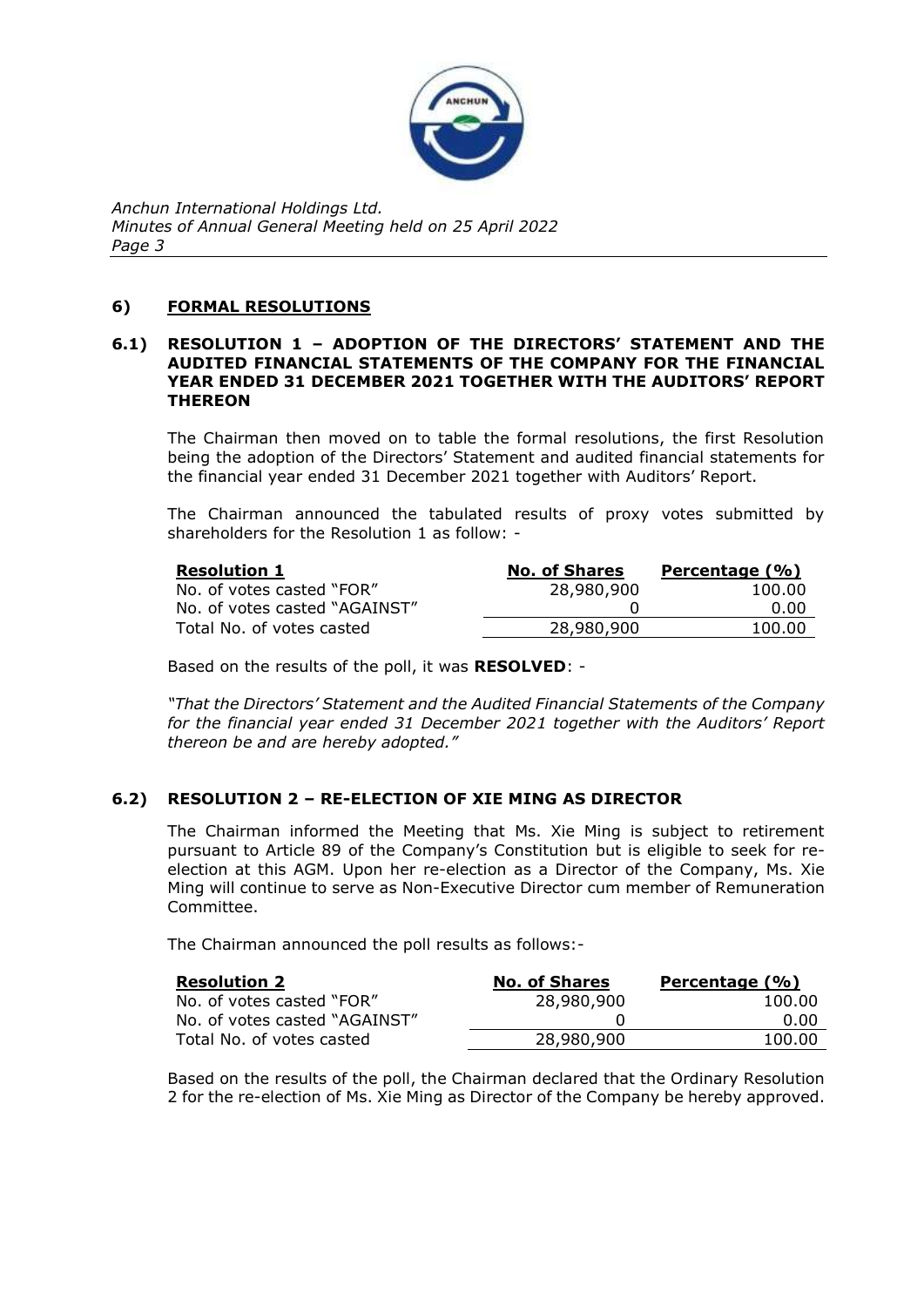

# **6.3) RESOLUTION 3 - RE-ELECTION OF XIE DING ZHONG AS DIRECTOR**

The Chairman informed the Meeting that Mr. Xie Ding Zhong is subject to retirement pursuant to Article 89 of the Company's Constitution but is eligible to seek for reelection at this AGM. Upon his re-election as a Director of the Company, Mr. Xie Ding Zhong will continue to serve as Non-Executive Director cum member of Nominating Committee.

The Chairman announced the poll results as follows:-

| <b>Resolution 3</b>           | <b>No. of Shares</b> | Percentage (%) |
|-------------------------------|----------------------|----------------|
| No. of votes casted "FOR"     | 28,980,900           | 100.00         |
| No. of votes casted "AGAINST" |                      | 0.00           |
| Total No. of votes casted     | 28,980,900           | 100.00         |

Based on the results of the poll, the Chairman declared that the Ordinary Resolution 3 for the re-election of Mr. Xie Ding Zhong as Director of the Company be hereby approved.

# **6.4) RESOLUTION 4 – RE-ELECTION OF HE MING YANG AS DIRECTOR**

The Chairman informed the Meeting that Professor He Ming Yang is subject to retirement pursuant to Article 89 of the Company's Constitution but is eligible to seek for re-election at this AGM. Upon his re-election as a Director of the Company, Professor He Ming Yang will continue to serve as Independent Director cum chairman of Nominating Committee and member of Remuneration Committee.

The Chairman announced the poll results as follows:-

| <b>Resolution 4</b>           | <b>No. of Shares</b> | Percentage (%) |
|-------------------------------|----------------------|----------------|
| No. of votes casted "FOR"     | 28,980,900           | 100.00         |
| No. of votes casted "AGAINST" |                      | 0.00           |
| Total No. of votes casted     | 28,980,900           | 100.00         |

Based on the results of the poll, the Chairman declared that the Ordinary Resolution 4 in relation to the re-election of Professor He Ming Yang as Director of the Company was approved.

## **6.5) RESOLUTION 5 – PAYMENT OF DIRECTORS' FEES FOR THE FINANCIAL YEAR ENDING 31 DECEMBER 2022**

The Chairman informed the Meeting that the proposed payment of Directors' fees was up to S\$346,000 for the financial year ending 31 December 2022 as set out in the Resolution 5.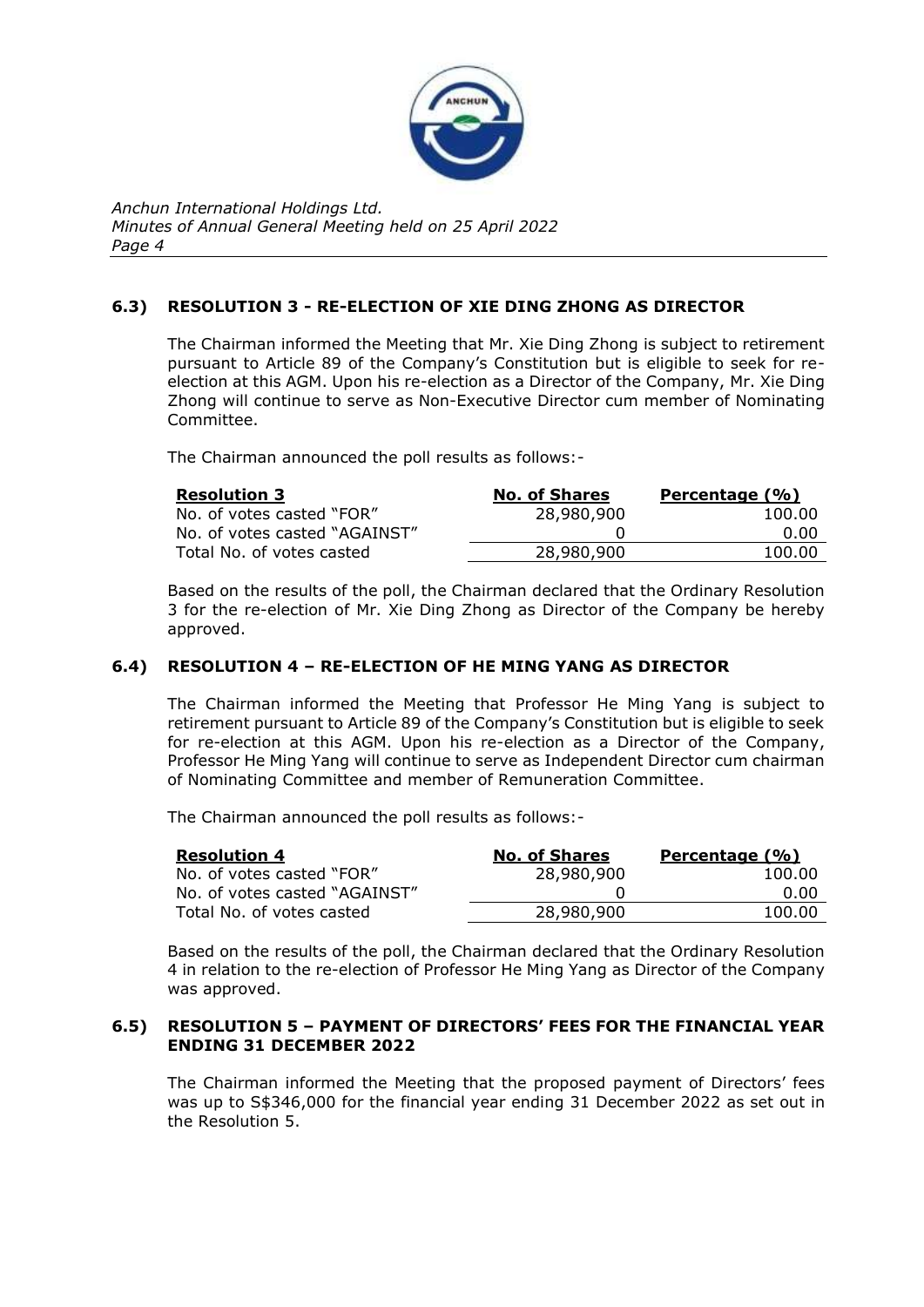

The Chairman announced the poll results as follows:-

| <b>Resolution 5</b>           | <b>No. of Shares</b> | Percentage (%) |
|-------------------------------|----------------------|----------------|
| No. of votes casted "FOR"     | 27,380,900           | 100.00         |
| No. of votes casted "AGAINST" |                      | 0.00           |
| Total No. of votes casted     | 27,380,900           | 100.00         |

Based on the results of the poll, the Chairman declared that the Resolution 5 was carried and it was **RESOLVED**: -

*"That the payment of Directors' fees up to S\$346,000 for the financial year ending 31 December 2022 (FY2021:S\$346,000) be hereby approved."*

## **6.6) RESOLUTION 6 – RE-APPOINTMENT OF MESSRS ERNST & YOUNG LLP AS AUDITORS OF THE COMPANY AND AUTHORITY TO DIRECTORS TO FIX THEIR REMUNERATION**

The Chairman informed the Meeting that the Resolution 6 was relating to the reappointment of Messrs Ernst & Young LLP as the auditors of the Company and to authorise the Directors of the Company to fix their remuneration.

The Chairman announced the poll results as follows:-

| <b>Resolution 6</b>           | <b>No. of Shares</b> | Percentage (%) |
|-------------------------------|----------------------|----------------|
| No. of votes casted "FOR"     | 28,980,900           | 100.00         |
| No. of votes casted "AGAINST" |                      | 0.00           |
| Total No. of votes casted     | 28,980,900           | 100.00         |

Based on the results of the poll, the Chairman declared that the Resolution 6 in relation to the re-appointment of Messrs Ernst & Young LLP as the auditors of the Company was approved.

# **6.7) RESOLUTION 7– AUTHORITY TO ISSUE SHARES**

The Chairman informed the Meeting that the Resolution 7 is to authorise the Directors to issue shares pursuant to Section 161 of the Companies Act 1967 and Rule 806 of the Listing Manual.

It was noted that the Resolution 7, if passed, will empower the Directors from the date of this meeting until the date of the next AGM to issue shares and convertible securities in the Company. The maximum number of shares which the Company may issue under this resolution shall not exceed the quantum set out in the Notice of this meeting.

The Chairman announced the poll results as follows:-

| <b>Resolution 7</b>           | <b>No. of Shares</b> | Percentage (%) |
|-------------------------------|----------------------|----------------|
| No. of votes casted "FOR"     | 28,980,900           | 100.00         |
| No. of votes casted "AGAINST" |                      | 0.00           |
| Total No. of votes casted     | 28,980,900           | 100.00         |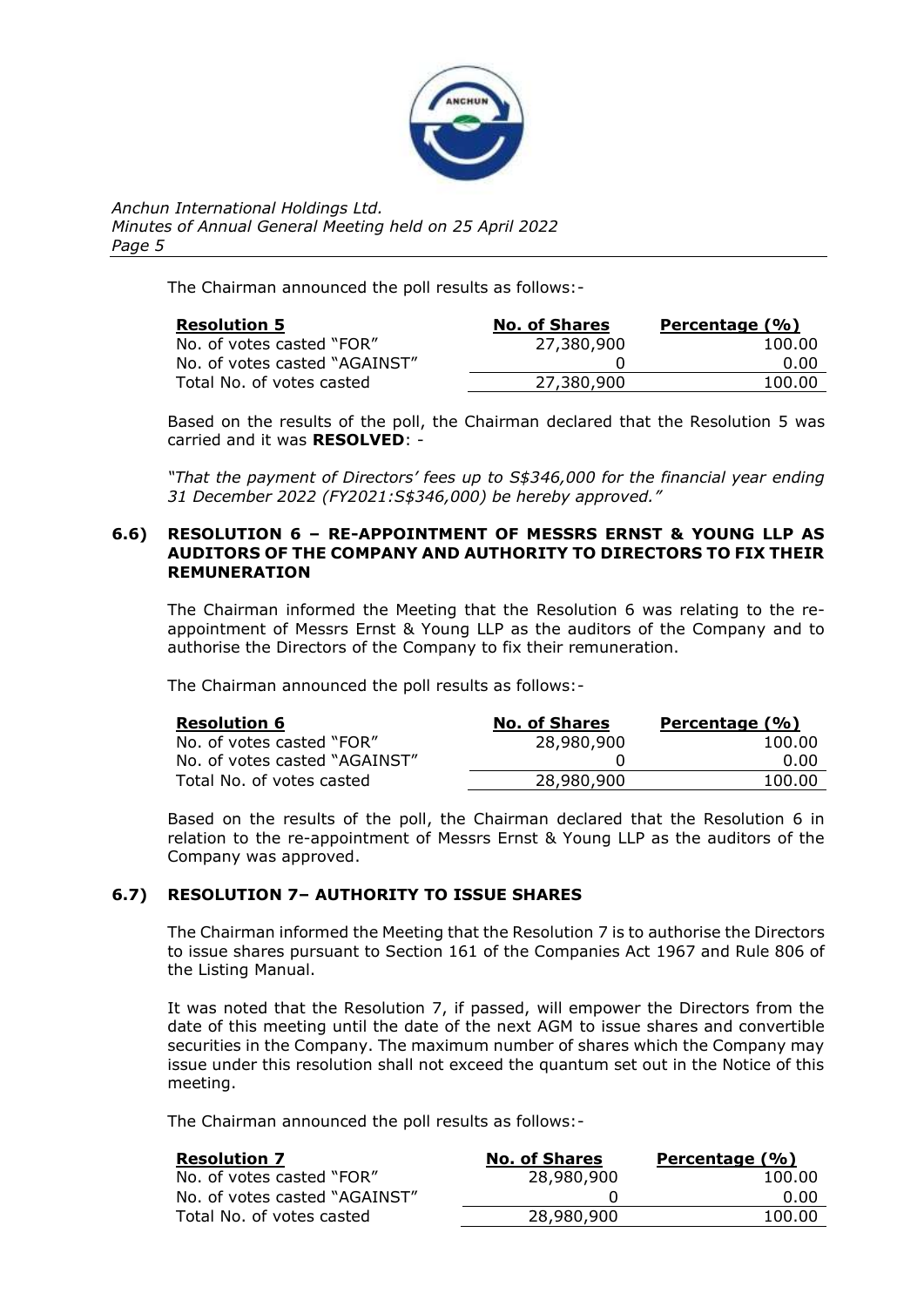

> Based on the poll results, the Chairman declared the Resolution 7 was carried and it was hereby RESOLVED: -

> *"That pursuant to Section 161 of the Companies Act 1967 of Singapore (the "Companies Act") and Rule 806 of the Listing Manual of the Singapore Exchange Securities Trading Limited ("SGX-ST"), authority be and is hereby given to the Directors of the Company to:*

- *(a) (i) issue shares in the Company (the "Shares"), whether by way of rights, bonus or otherwise; and/or*
	- *(ii) make or grant offers, agreements or options (collectively, "Instruments") that might or would require Shares to be issued during the continuance of such authority or thereafter, including but not limited to the creation and issue (as well as adjustments to) warrants, debentures or other instruments convertible into Shares,*

*at any time and upon such terms and conditions and for such purposes and to such persons as the Directors of the Company may, in their absolute discretion, deem fit; and*

*(b) issue Shares in pursuance of any Instrument made or granted by the Board while such authority was in force (notwithstanding that such issue of the Shares pursuant to the Instruments may occur after the expiration of the authority contained in this Resolution);*

*provided that:*

- *(1) the aggregate number of shares to be issued pursuant to this Resolution (including Shares to be issued in pursuance of instruments made or granted pursuant to this Resolution) does not exceed 50% of the total number of Shares in the capital of the Company (excluding treasury shares and subsidiary holdings) (as calculated in accordance with sub-paragraph (2) below) of which the aggregate number of shares to be issued other than on a pro rata basis to shareholders of the Company (including Shares to be issued in pursuance of Instruments made or granted pursuant to this Resolution) does not exceed 20% of the total number of Shares (excluding treasury shares and subsidiary holdings) in the capital of the Company (as calculated in accordance with sub-paragraph (2) below);*
- *(2) (subject to such manner of calculation as may be prescribed by the SGX-ST) for the purpose of determining the aggregate number of Shares that may be issued under sub-paragraph (1) above, the total number of Shares (excluding treasury shares and subsidiary holdings) shall be based on the total number of Shares (excluding treasury shares and subsidiary holdings) in the capital of the Company at the time of the passing of this Resolution, after adjusting for:* 
	- *(a) new shares arising from the conversion or exercise of any convertible securities;*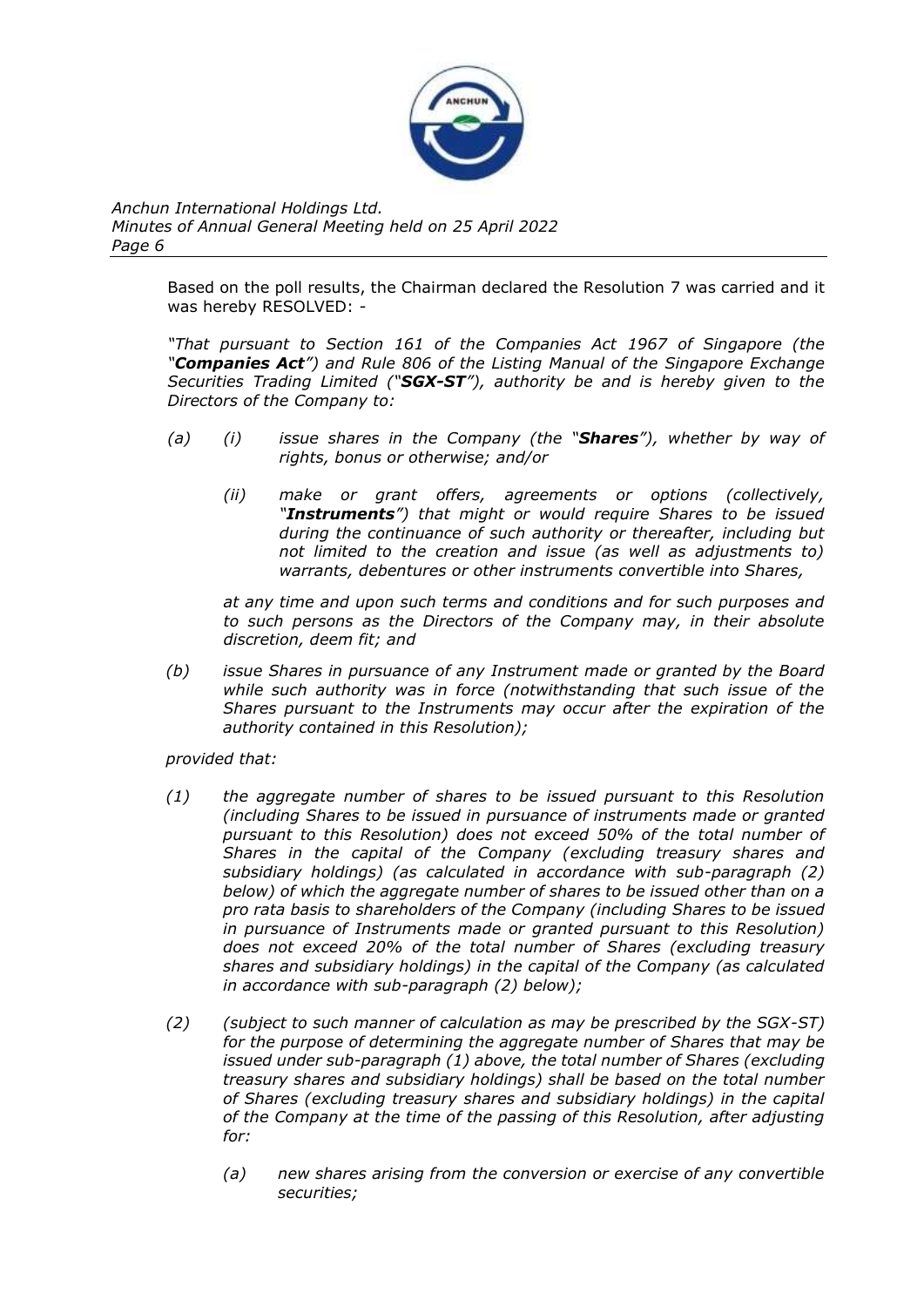

- *(b) new shares arising from exercising share options or vesting of share awards, provided the options or awards were granted in compliance with the Listing Manual; and*
- *(c) any subsequent bonus issue, consolidation or subdivision of shares;*

*provided such adjustment in sub-paragraphs (2) (a) and (b) above are only to be made in respect of new shares arising from the convertible securities, share options or share awards which were issued and outstanding or subsisting at the time of the passing of this Resolution;* 

- *(3) in exercising the authority conferred by this Resolution, the Company shall comply with the provisions of the Listing Manual of the SGX-ST for the time being in force (unless such compliance has been waived by the SGX-ST) and the Constitution of the Company;*
- *(4) unless revoked or varied by the Company in a general meeting, such authority conferred by this Resolution shall continue in force until the conclusion of the next AGM of the Company or the date by which the next AGM of the Company is required by law to be held, whichever is the earlier."*

# **6.8) RESOLUTION 8 –RENEWAL OF THE SHARE PURCHASE MANDATE**

It was noted that the last item of the agenda of this meeting was relating to the renewal of share purchase mandate.

The Chairman informed the Meeting that the Resolution 8, if passed, will empower the Directors to make purchase (whether by way of Market Purchase or Off-Market Purchases on an equal access scheme) from time to time during Relevant Period (as hereinafter defined) of up to 10% of the total number of issued Shares (excluding treasury shares and subsidiary holdings) at prices up to but not exceeding the Maximum Price. The rationale for, the authority and limitation on, the sources of funds to be used for the purchase or acquisition including the amount of financing and the financial effects of the purchase or acquisition of Shares by the Company pursuant to the Share Purchase Mandate are set out in greater detail in the Letter to Shareholders dated 8 April 2022 accompanying the notice of AGM.

The Chairman announced the poll results as follows:-

| <b>Resolution 8</b>           | <b>No. of Shares</b> | Percentage (%) |
|-------------------------------|----------------------|----------------|
| No. of votes casted "FOR"     | 28,980,900           | 100.00         |
| No. of votes casted "AGAINST" |                      | 0.00           |
| Total No. of votes casted     | 28,980,900           | 100.00         |

Based on the poll results, the Chairman declared the Resolution 8 was carried and it was hereby RESOLVED: -

*"That:* 

*(a) for the purpose of Section 76C and 76E of the Companies Act 1967 of Singapore (the "Companies Act") and Rule 882 of the Listing Manual of the*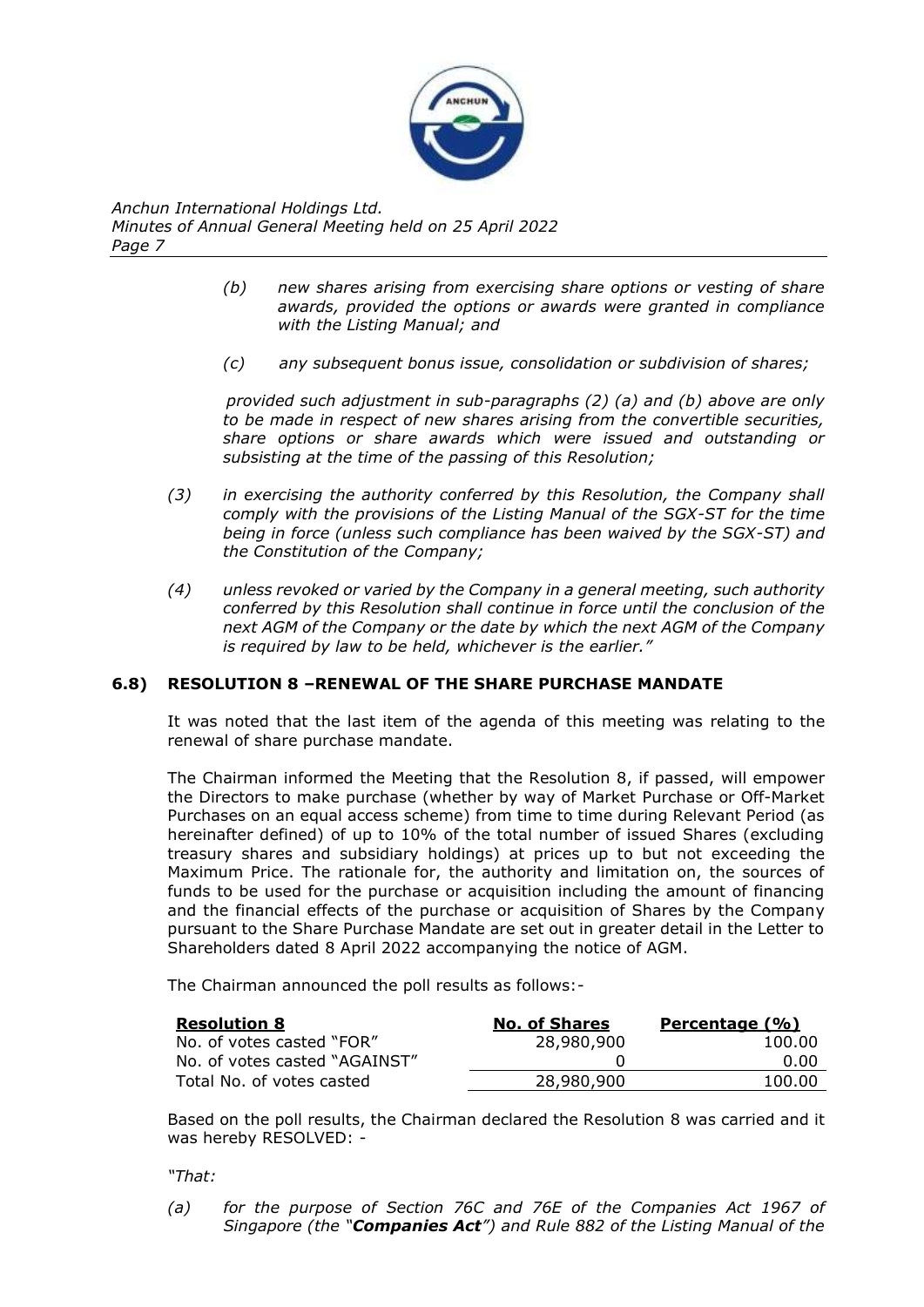

> *Singapore Exchange Securities Trading Limited ("SGX-ST"), the exercise by the Directors of the Company of all the powers of the Company to purchase or otherwise acquire ordinary shares in the capital of the Company ("Shares") not exceeding in aggregate the Prescribed Limit (as hereinafter defined), at such price or prices as may be determined by the Directors of the Company from time to time up to the Maximum Price (as hereinafter defined), whether by way of:*

- *(i) on-market purchase ("Market Purchase") transacted on the SGX-ST through the ready market trading system through one or more duly licensed dealers appointed by the Company for that purpose; and/or*
- *(ii) off-market purchase ("Off-Market Purchase") effected otherwise than on the SGX-ST in accordance with an equal access scheme(s) available to all Shareholders, as may be determined or formulated by the Directors of the Company as they consider fit, which scheme(s) shall satisfy all the conditions prescribed by the Companies Act,*

*and otherwise in accordance with all other laws and regulations, including the Companies Act and the Listing Manual of the SGX-ST as may for the time being, be applicable, be and is hereby authorised ana approved generally and unconditionally, ("Share Purchase Mandate");*

- *(b) any Share that is purchased or otherwise acquired by the Company pursuant to the Share Purchase Mandate shall, at the discretion of the Directors of the Company, either be cancelled or held in treasury and dealt with in accordance with the Companies Act;*
- *(c) the Share Purchase Mandate shall, unless varied or revoked by the Company in general meeting, continue in force until its expiry on the earlier of:* 
	- *(i) the date on which the next annual general meeting of the Company is or is required by law to be held;*
	- *(ii) the date on which the share purchases and acquisitions of Shares by the Company pursuant to the Share Purchase Mandate are carried out to the full extent mandated; or*
	- *(iii) the date on which the authority contained in the Share Purchase Mandate is varied or revoked by ordinary resolution of the Company in general meeting;*
- *(d) in this Resolution:*

*"Average Closing Price" means the average of the Closing Market Prices of a Share over the last five (5) market days, on which the Shares were transacted on the SGX-ST immediately preceding the date of the Market Purchase by the Company or, as the case may be, the date of the making of the offer pursuant to the Off-Market Purchase, and deemed to be adjusted, in accordance with rules of the SGX-ST for any corporate action that occurs during the relevant five-day period and the day on which the purchase are made;*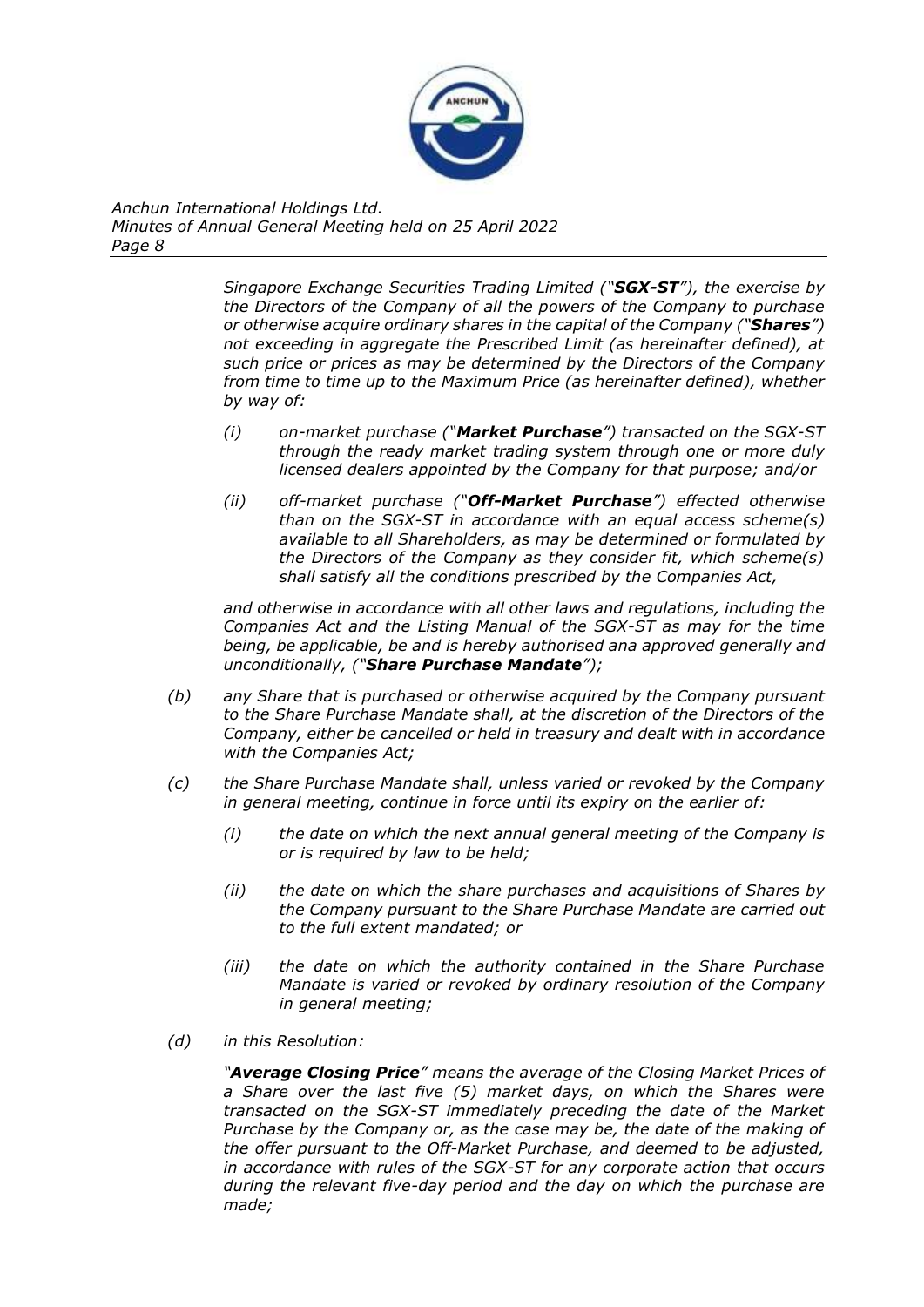

> *"Closing Market Price" means the last dealt price for a Share transacted through the SGX-ST's Central Limit Order Book trading system as shown in any publication of the SGX-ST or other sources;*

> *"Date of the making of the offer" means the day on which the Company make an offer for the purchase or acquisition of Shares from holders of Shares, stating therein the relevant terms of the equal access scheme for effecting the Off-Market Purchase.*

> *"Market Day" means a day on which the SGX-ST is open for securities trading;*

> *"Maximum Limit" means the number of Shares representing ten per cent. (10%) of the total number of issued Shares as at the date of the passing of this Resolution (excluding any Shares which are held as treasury shares and subsidiary holdings as at that date); and*

> *"Maximum Price" in relation to a Share to be purchased or acquired, means the purchase price (excluding related brokerage, commission, applicable goods and services tax, stamp duties, clearance fees and other related expenses) to be paid for the Shares as determined by the Directors, which shall not exceed (i) in the case of a Market Purchase of a Share, one hundred and five per cent. (105%) of the Average Closing Price of the Shares; and (ii) in the case of an Off-Market Purchase of a Share, one hundred and twenty per cent. (120%) of the Average Closing Price of the Shares, in each case, excluding related expenses of the purchase or acquisition;*

*(e) the Directors and each of them be authorised, empowered to complete and do and execute all such things and acts as they or he may think necessary or expedient to give effect to this Resolution (including without limitation, to execute all such documents as may be required and to approve any amendments, alterations or modifications to any documents) as they or he shall think fit in the interests of the Company."*

# **CONCLUSION**

There being no other business to transact at this AGM, the Chairman thanked shareholders for their attendance and declared the AGM concluded at 9:45 a.m.

# **CONFIRMED:**

[Signed]

**TAN MIN-LI** Chairman of the Meeting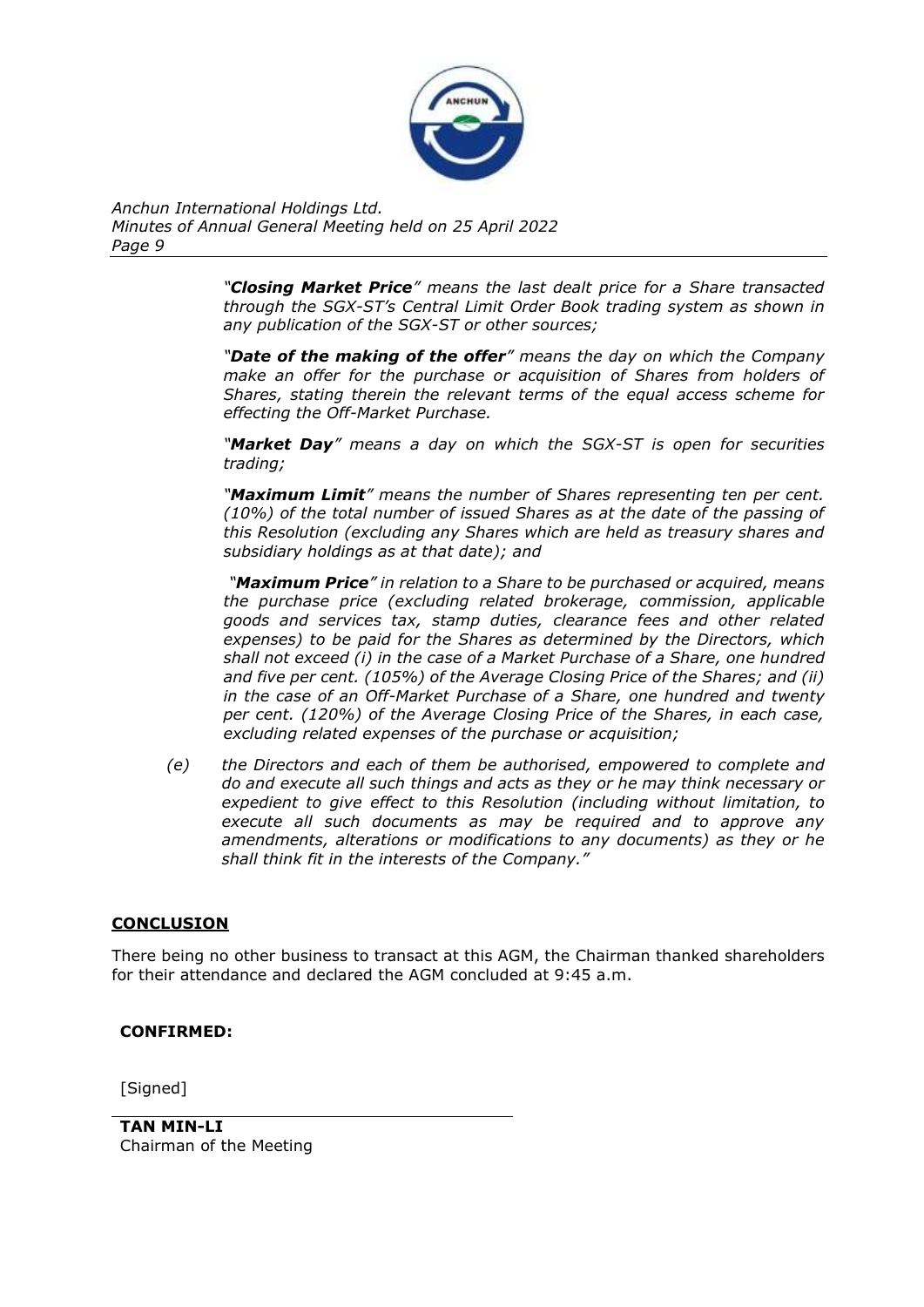# **ANCHUN INTERNATIONAL HOLDINGS LTD.**

Co. Registration Number: 200920277C

Co. Address 138 Cecil Street, #12-01A Cecil Court, Singapore 069538

Principal Office: 539 Lusong Road, Changsha Hi-tech Development Zone,

Changsha, Hunan, China

### **ANNUAL GENERAL MEETING TO BE HELD ON 25 APRIL 2022 RESPONSES TO SUBSTANTIAL QUESTIONS FROM SHAREHOLDERS**

The Board of Directors ("**Board**") of Anchun International Holdings Ltd. ("**Company**", together with its subsidiary, "**Group**") refer to the Notice of Annual General Meeting dated 8 April 2022 relating to the Annual General Meeting ("**AGM**") of the Company to be held by way of electronic means on 25 April 2022 at 9:30 a.m. and would like to provide the responses to substantial questions raised by its shareholders as follows:

**Question 1:** Projects were secured in Africa and Thailand. Are profit margins for overseas projects higher or lower than that of local ones? I believe that transportation costs and risks of overseas projects are generally higher. If so, why would Anchun want to venture overseas instead of building the local order book?

### **Response:**

For these two projects secured, the contracting party is a Chinese EPC Contractor for one contract and a Chinese company who is the Plant Owner for the other. Both projects involve design and supply of the Group's proprietary chemical equipment. As part of risk mitigation, the terms of the contract require the Group only to deliver and hand over the contracted chemical equipment to a port in PRC.

Based on the terms of the Thailand contract, we will receive accumulated progress payment milestones of ninety-two percent (92%) from the customer after delivery of all of goods to Shanghai Seaport. For the project in Africa, the Group is preparing to commence work on the engineering and design services while the contract to supply chemical equipment is being re-negotiated following the changes to equipment specifications.

We continue to focus on the area within the scope of what we do best, which is the technology licensor and key proprietary equipment provider, not the EPC Contractor. For these two overseas projects, the scope of works are principally undertaken in our Changsha plant and will be delivered and handed over at a Chinese port.

**Question 2:** Given the uptick in order book, what is the current utilization rate of the company's manufacturing capabilities?

### **Response:**

Due to the increase in orders, the Group has taken various measures to meet the needs of customer projects, such as increasing temporary workers, outsourcing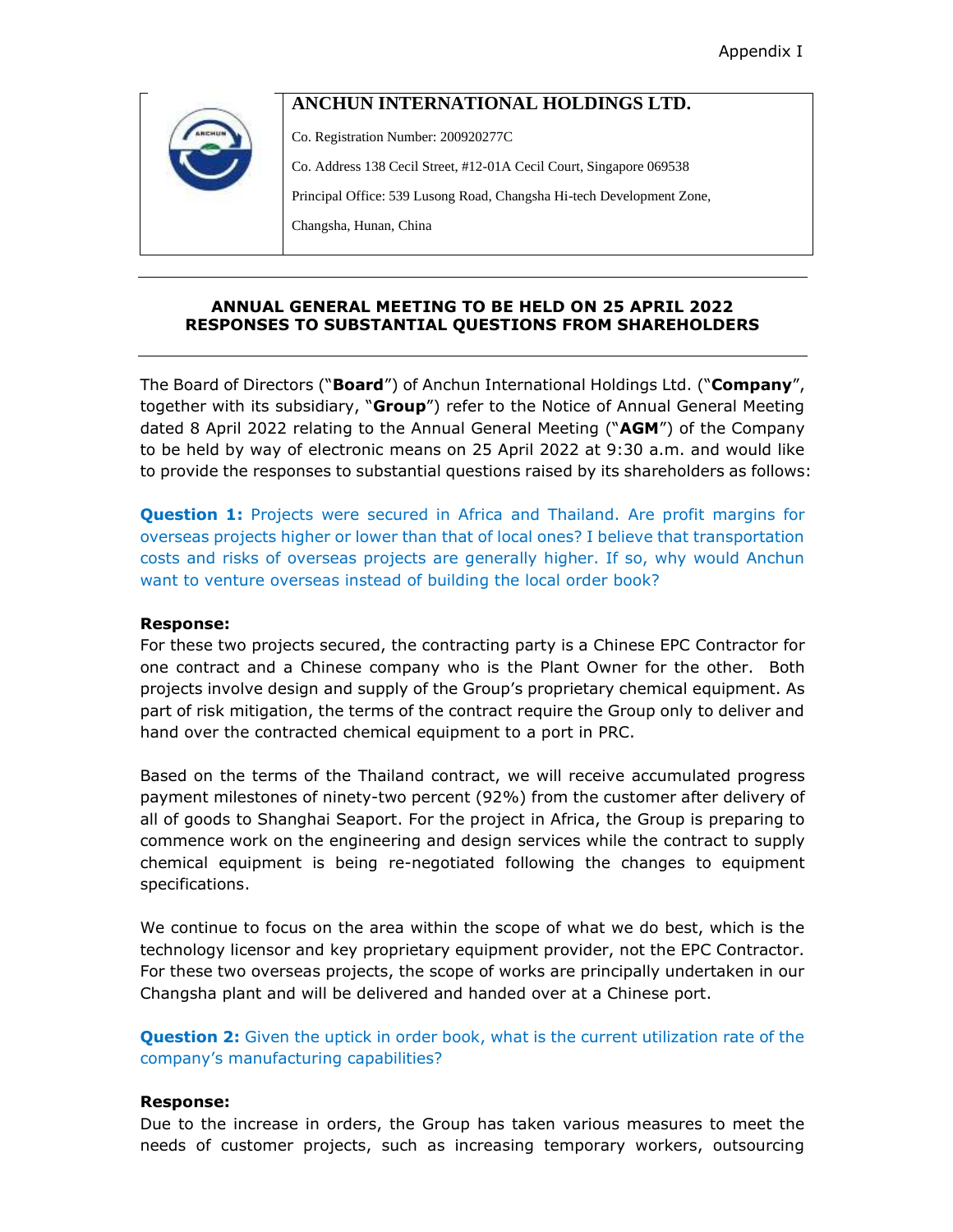processing of non-core components, etc. At present, the Group's manufacturing capability is fully utilized.

**Question 3:** Does management expect the increase in order book to be sustainable in the near future?

### **Response:**

Barring unforeseen circumstances, management expects to work hard to build on its order book pipeline. The Group will continue to provide its order book number as part of its results announcement.

**Question 4:** Are there any plans to utilize the balance RMB 60m of IPO proceeds for expansion of production facilities and capabilities?

#### **Response:**

Part of the IPO proceed was originally earmarked for expansion of production facilities by building a third plant on a 300mu land identified in the Changsha National Hi-tech Industrial Development zone. However, due to the tightening measures on land provision policy in China in 2015, the local authority notified the Group of increase in investment and taxes requirements for the 300mu land. The total overall cost of this plant investment project will have increased to RMB1,320 million. Furthermore, the Group will also incur additional development tax of approximately RMB30 million per year. Following these developments, the Group re-evaluated the proposed plant investment plan and decided not to proceed but to explore other alternatives.

The Covid pandemic over the past years has caused disruptions to businesses and affected the business environment, the Board will evaluate investment decisions when it has more clarity of the business environment. We are seeing a resurgence of Covid infections in PRC currently.

**Question 5:** Research expenses in 2021 amounted to RMB 13m, which is significantly higher compared to previous years. Does management expect research expenses in 2022 and 2023 to remain elevated, or fall back to levels similar to previous years?

#### **Response:**

Research and development ("**R&D**") activities are crucial to the sustainable development of the Company, and the Group has always attached importance to new technology research and development and new technical reserves to stay ahead of its competition. The amount of R&D expenses largely depends on the market demand, the Group's strategic investment direction, the cycle of the R&D project and the intensity of investment. The Group will continue to evaluate and monitor its R&D expenses to ensure that it builds value for the Company.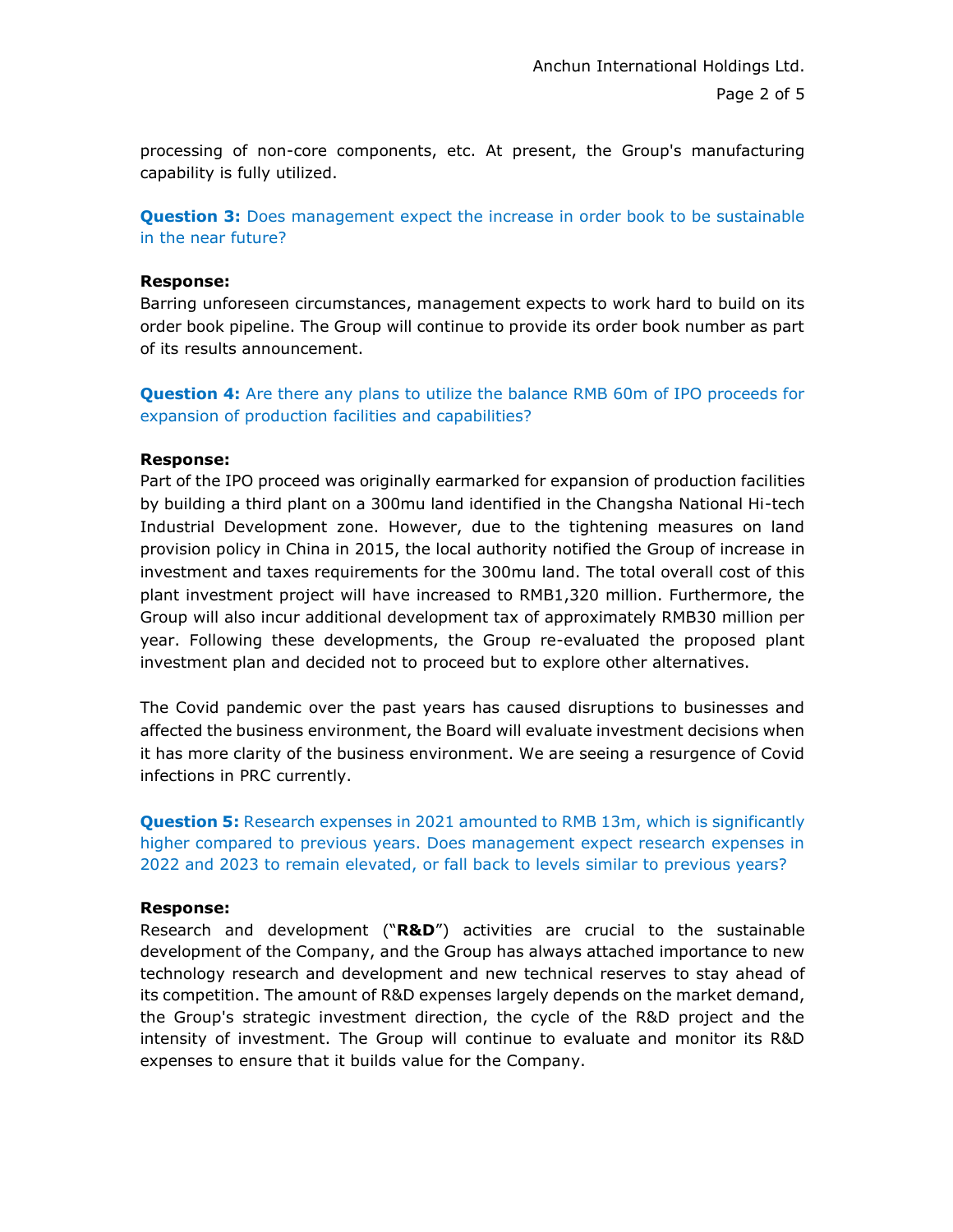**Question 6:** Over the past few years, trade receivables have reduced while bills receivables have increased significantly. Was this a deliberate company strategy in contract negotiations with potential customers?

### **Response:**

In China's business environment, bank acceptance bills are a relatively common payment method. It is commonly used in collecting payment for goods and paying suppliers. Accepting bank acceptance bills as a payment method for sales contract payment is also a strategy in our business operations. This can improve the Group's competitive position in the market. Generally, bank acceptance bills have lower credit risk as since they are issued by banks.

**Question 7:** Given the significant increase in fertilizer prices due to the Russia Ukraine conflict, what impact is there on Anchun's business in the short and medium term?

#### **Response:**

Fertilisers are essential to food security, which is the most fundamental need of all human being. The increase of fertilizer prices have positive effect on the demand of ammonia. Therefore, the Group is optimistic about the business outlook of this market segment, widening our corporate customer base by sourcing for more customers to gain entry into or enhance our presence in the targeted markets. A few years' effort has resulted in higher percentage of revenue and order book for the FY2021 than FY2020 from non-fertiliser industries. For all projects, we do cost and benefit analysis to make decision on whether or not to enter into a contract with customers and at what price. For overseas projects, we consider more risk mitigation factors in the short term and hopefully in the long term the driving force of efficient market commerce and logistics will win more odds over geopolitical frictions.

**Question 8:** Why is there no dividend declared for FY21 when the company had good cashflow for the year and also very high cash reserves?

### **Response:**

The Singapore Companies Act requires a Company to either have profit for the year (i.e. FY 2021) or retained earnings as at 31 December 2021 to declare dividend for FY 2021. The Company recorded a loss before tax of RMB3.05 million for the full year ended 31 December 2021 ("**FY 2021**") with accumulated loss of RMB 34.6 million at 31 December 2021. It is the intention of the Company to reward our shareholders as and when its financial performance allows.

**Question 9:** Why did the company give a loss guidance for 2H 2021 just 2 weeks before the results when the actual turned out to be a profit for 2H 2021?

### **Response:**

The Company wishes to clarify that the Group on a consolidated basis recorded a loss before tax of RMB2.38 million for FY2021, notwithstanding that the Group on a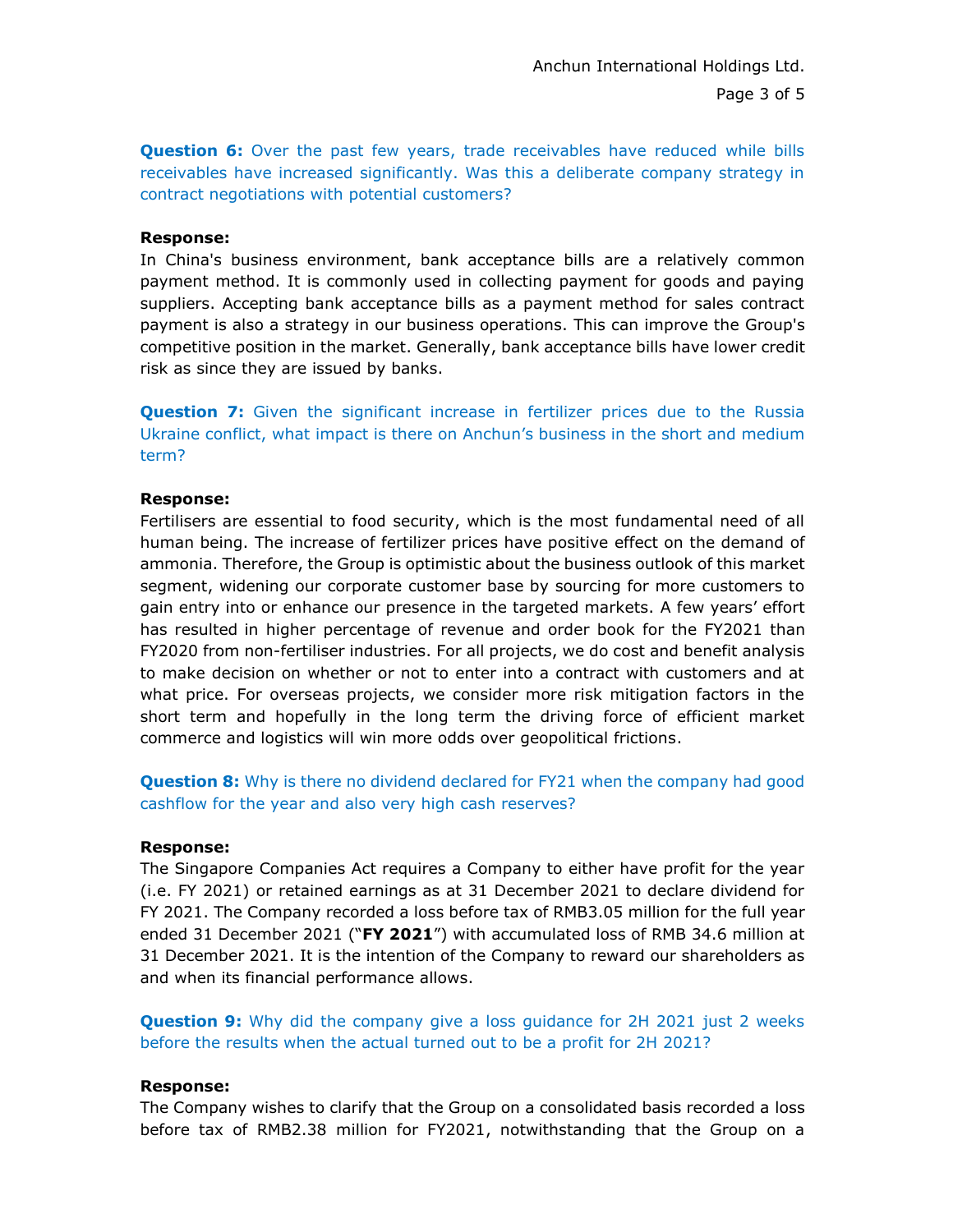consolidated basis recorded a profit before tax of RMB7.25 million for the second half ended 31 December 2021 ("H2 2021"). It was accordingly considered prudent by the Company to issue a profit guidance in view of the impending full year loss.

**Question 10:** How does the company mitigate the challenges of raw material prices and supply disruptions for its projects?

### **Response:**

The Management is keenly aware of the cost pressures. They are closely monitoring and managing the challenges. Some of the measures taken to mitigate raw material price hikes and project supply disruptions are:

- 1. Strengthen the cooperation between the internal departments within the Company and improve the internal operation efficiency;
- 2. For long-term materials, purchase in advance;
- 3. Try to purchase materials in bulk;
- 4. For project delays, to further enhance communication with customers to gain their understanding on the status of the project implementation;
- 5. In the bidding stage, to manage the targeted profit margin by taking into consideration various factors, including the material costs' increase in the quotation; and
- 6. Strengthen communication with qualified suppliers and require suppliers to arrange production according to the company's project needs.

**Question 11:** Given that for the last 5 years, the company's domestic projects had only been profitable in FY2018 and FY2019, what steps do the company take to ensure that its overseas projects are profitable and how does it manage the jurisdiction risks?

## **Response:**

Please refer to answer to Question 1 above.

**Question 12:** Given the company's excellent balance sheet, which has not been reflected in the stock price, why has the company not been more aggressive with its share buy-back? Can the company implement more measures to enhance shareholders' value?

## **Response:**

The Company has undertaken share buy-backs over the years. The Group's Net asset value per share at 31 December 2021 was RMB 5.74 and as highlighted by the question, the Group has an excellent balance sheet. The Group will continue to build value for shareholders and explore ways to reward our shareholders in a sustainable manner.